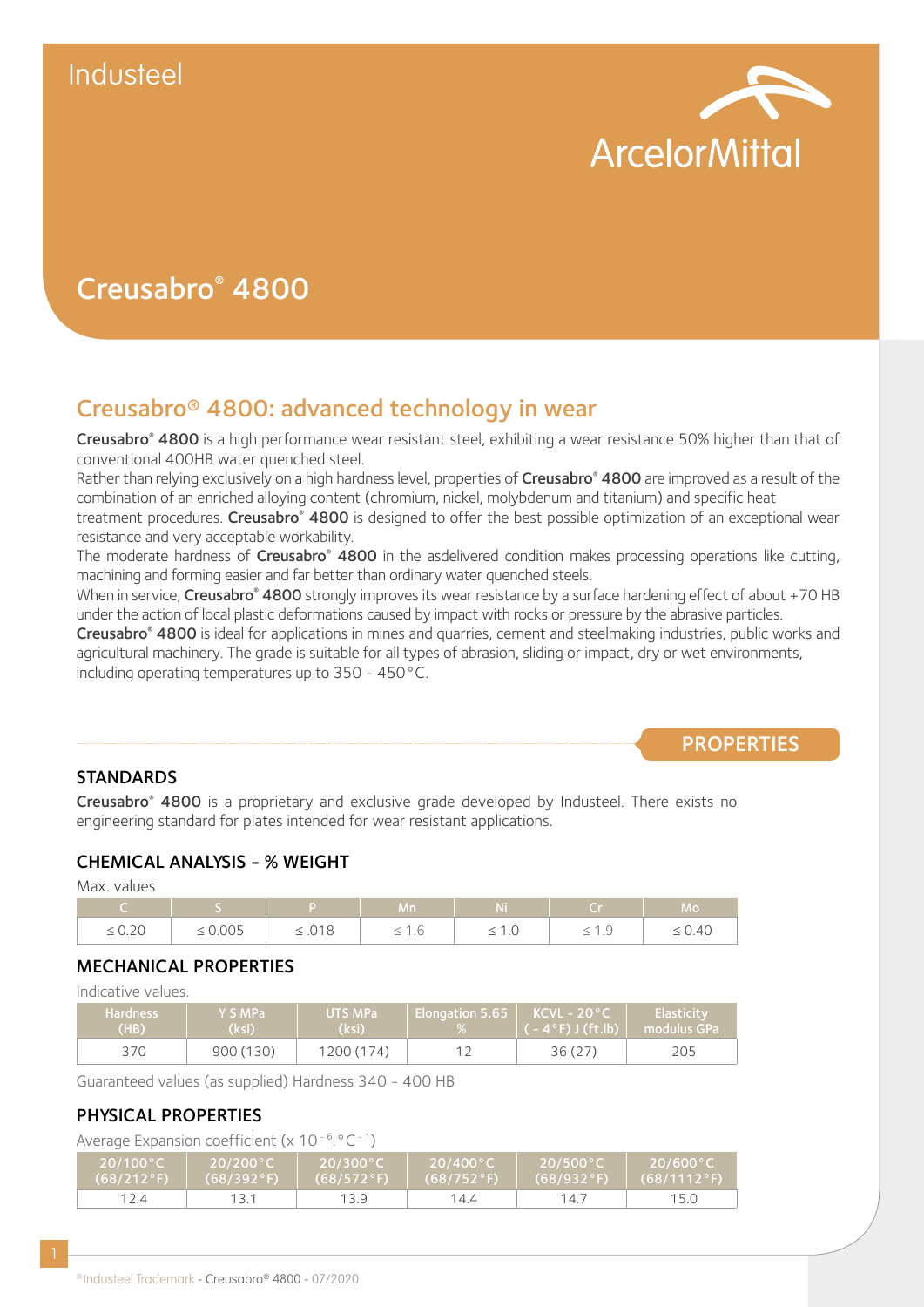**PROPERTIES** 

# METALLURGICAL CONCEPT

Abrasion resistance is not exclusively associated with the hardness of the steel in the supplied condition. Also the chemical composition and metallurgical structure strongly influence the actual performance in service. The balanced chemical composition and the manufacturing processes applied to Creusabro® 4800 develop a metallurgical structure, which contributes strongly to the improvement of its wear resistance through effects described here after:

#### Work hardening in service

When entering in service, Creusabro® 4800 exhibits a surface hardening of about 70 HB whatever the applied strain level is (impact, pressure….)



#### Delay of chip removal

Creusabro® 4800 has the advantage of a higher capacity for plastic deformation caused by impacts. This improved ductility contributes to a delay in the chip removal from the steel by abrasive particles, thus ensuring a slower wear rate (weight loss) than on ordinary water quenched steels.



#### Fine dispersion of micro carbides

Fine and homogeneous distribution of chromium, molybdenum and titanium carbides. These carbides, respectively 1500 HV, 1800 HV and 3200 HV, provide to the steel an increased wear resistance.

|            | 400 HB water quenched<br><b>Conventional route</b><br><b>Passive material</b> | Creusabro <sup>®</sup> 4800<br><b>Innovative route</b><br><b>Active material</b>         |  |
|------------|-------------------------------------------------------------------------------|------------------------------------------------------------------------------------------|--|
|            |                                                                               | Combining:                                                                               |  |
| Wear       | Just connected                                                                | - in service hardening                                                                   |  |
| resistance | to supplied hardness                                                          | - TRIP effect                                                                            |  |
|            |                                                                               | - Microcarbides                                                                          |  |
|            | <b>PASSIVE STEEL</b>                                                          | <b>REACTIVE STEEL</b>                                                                    |  |
|            | - Low alloyed steel                                                           | - Specific addition of alloying elements                                                 |  |
| Process    | (C. Mn. B)                                                                    | (Cr, Mo B, Ti)                                                                           |  |
|            | - Water quenching                                                             | - Controlled cooling rate                                                                |  |
|            |                                                                               | Structure: bainite/martensite + retained<br>austenite + micro - carbides                 |  |
| Structure  | 100% martensitic<br>structure                                                 | - Transformation of retained austenite<br>into fresh martensite under<br>abrasive effect |  |
|            |                                                                               | - Fine dispersion of very hard micro -<br>carbides                                       |  |

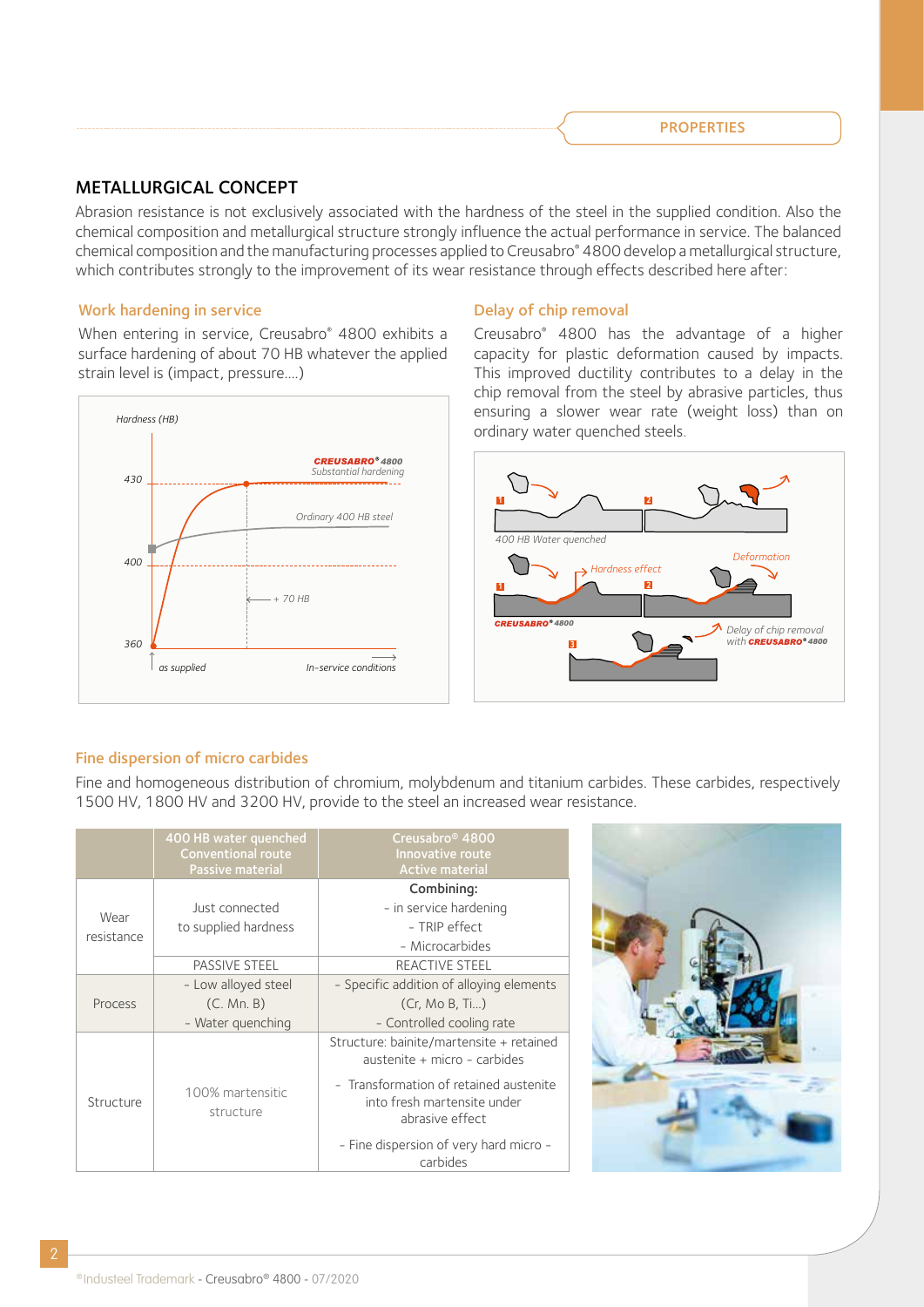### PROPERTIES AT HIGH TEMPERATURE

Creusabro® 4800 chemical composition, chromium and molybdenium contents principally give a high resistance to softening in hot conditions, much better than that of 400 HB water quenched steel.



These properties enable the steel to be processed in the hot condition 450 - 500°C (840 - 930°F): forming of thick plates, for example, followed by a slow cooling without inducing any significant drop of hardness. Hot resistance of Creusabro® 4800 allows its use in hot environments where pieces are heated up to 350°C (660°F).

### SERVICE LIFE

Creusabro® 4800 metallurgical concept improves its wear resistance compared to other anti - abrasion grades available in the market, and in all service conditions.



Creusabro® 4800 benefits from the optimum compromise between wear resistance and ease of processing.



# DELIVERY CONDITIONS

#### SIZES - TOLERANCES

| <b>Thickness</b>           | Standard sizes (mm)      | <b>Flatness</b> |  |
|----------------------------|--------------------------|-----------------|--|
|                            | 1500 x 3000 (59"x 118")  |                 |  |
| 3 to 150 mm (.12" to 5.9") | 2000 x 6000 (79" x 236") | 5 mm/m $(.2")$  |  |
|                            | 2500 x 8000 (98" x 315") |                 |  |

*Other dimensions available on request.*

#### CUTTING

All classical thermal processes (oxygen - plasma - laser) can be used. Plasma and laser processes are especially recommended, to obtain better precision and cutting aspect and to minimize the extend of the Heat Affected Zone (HAZ). Whatever process (thermal) is used, following conditions are sufficient to avoid any cold cracking:

# PLATE PROCESSING

| Plate temperature          | <b>Thickness</b><br>$< 60$ mm $(2.4'')$      | <b>Thickness</b><br>$> 60$ mm (2.4") |
|----------------------------|----------------------------------------------|--------------------------------------|
| $\geq 10^{\circ}$ C (50°F) | No preheating                                | Preaheating<br>150°C (302°F)         |
| $< 10^{\circ}$ C (50°F)    | All thicknesses: preheating 150°C<br>(302°F) |                                      |

*Water jet cutting also can be used.*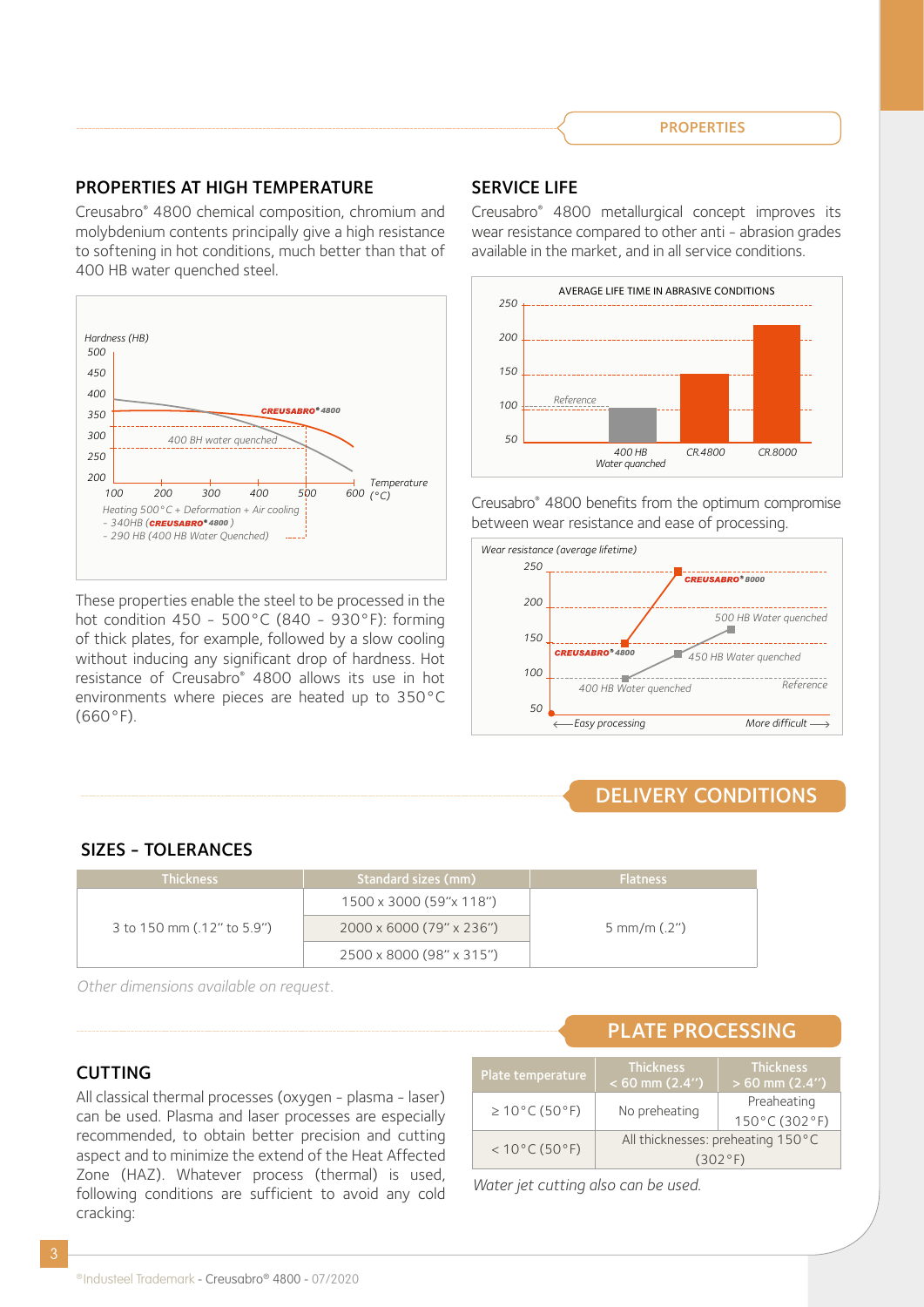PLATE PROCESSING

# MACHINING

Drilling could be done with high speed tools, HSSCO type. (ex. AR 2.9.1.8 according to AFNOR, M42 according to AISI) Lubrication with soluble oil diluted to 20%.

| Tool             | $\varnothing$ mm | <b>Cutting speed</b><br>(m/min) | <b>Revolution Speed</b><br>(rev/min) | Feed<br>mm/rev |
|------------------|------------------|---------------------------------|--------------------------------------|----------------|
| (M42)            | 5                | $15 - 20$                       | $950 - 1250$                         | .07            |
|                  | 10               | $13 - 17$                       | $415 - 540$                          | .09            |
|                  | 15               | $12 - 15$                       | $255 - 320$                          | .10            |
| HSSCO AR.2.9.1.8 | 20               | $11 - 14$                       | $175 - 220$                          | .12            |
|                  | 25               | $9 - 12$                        | $115 - 150$                          | .15            |
|                  | 30               | $8 - 10$                        | $85 - 105$                           | .20            |

Milling could be done with cutting tool with insert F40 m. Lubrication with soluble oil.

| Tool             | <b>Depth</b><br>(mm) | Cutting speed<br>(m/min) | <b>Feed</b><br>tooth. |
|------------------|----------------------|--------------------------|-----------------------|
| F40M             | $1 - 5$              | $70 - 200$               | $.12 - .35$           |
| $\emptyset$ 12mm |                      |                          |                       |

|  | Indicative parameters |
|--|-----------------------|
|--|-----------------------|

#### FORMING

Cold forming of Creusabro® 4800 can be done without any problem when the following conditions are met:

- > No marks or scratches in shaped zones, mainly on external face,
- > Bevelling by grinding of edge angle especially on extended skin. If required grinding to remove cutting heterogeneities,
- > Minimum internal bending radius (table below),
- > Plate temperature > 10°C (50°F).

## BENDING

Min internal bending radius  $t = t$ 

| th=thickness                 |                |  |  |  |
|------------------------------|----------------|--|--|--|
| $\perp$ to rolling direction | $ri \geq 3$ th |  |  |  |
| $\frac{1}{1}$ to rolling     | $ri \geq 4$ th |  |  |  |
| Die opening V (mini)         | $V \geq 12$ th |  |  |  |



The bending force depends on UTS plate thickness, bended length and die opening V. Indicative values, for die opening  $V = 12$ th (V bending)

| Th plates (mm) | Bending strength $L = 1$ m (ton/m) |
|----------------|------------------------------------|
|                |                                    |
|                | 130                                |
|                | 250                                |

Spring back: allows for a tight bending angle to compensate spring back effect.

Example: for  $ri / th = 5$ , anticipate an angular correction

of about 10°.

Safety: Due to high elastic energy of the steel it is adviced not to stand in front of the machine, but at the side.

#### Rolling has to be done using the following conditions:

Øi ≥ 30 th plate temperature > 10°C (50°F). The force required to roll a plate will be about double that of a S355 type steel.

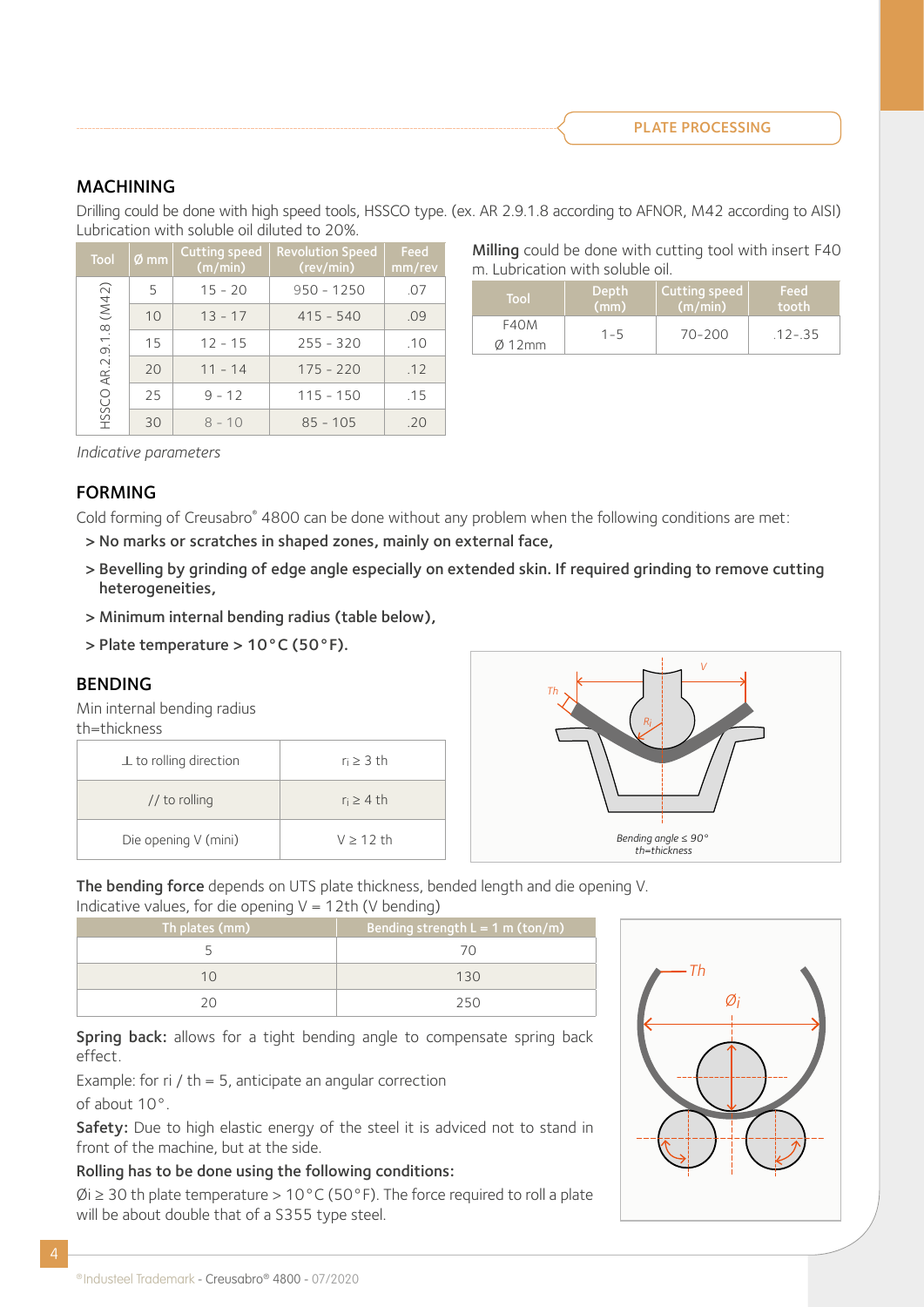Creusabro<sup>®</sup> 4800 can be hot formed at a temperature of 450 - 500°C (840 - 930°F) without any further heat treatment. At this temperature the force necessary to deform the plate will be lower than at room temperature, and the deformation capability of the steel will be higher (smaller forming radius).

It is possible to hot form a Creusabro® 4800 plate of thickness ≤ 20 mm (.78") within temperature range 870 -1000°C (1600 - 1830°F) followed by air cooling without affecting steel properties. This process is particularly interesting to reduce bending / rolling forces and to increase the deformation capability of the steel.

## WELDING

Creusabro® 4800 (ISO/TR 15608 class 3.3) can be welded by all traditional welding processes: manual, semi automatic under gas, automatic under fluxes. For welds non exposed to wear, the following welding products can be used.

| <b>Processes</b> | <b>AFNOR</b>    | DIN.             | <b>AWS</b>              |
|------------------|-----------------|------------------|-------------------------|
| Manual           | A81-309         | <b>DIN 1913</b>  | AWS 5-1                 |
| Stick electrode  | E51 4/3 B       | Class E51 43 B10 | Class E7016 or 7018     |
|                  | A81311          | <b>DIN 8559</b>  | AWS $A-5-18$            |
| Semi - automatic | GS <sub>2</sub> | SG <sub>2</sub>  | Class ER70S4 or ER 70S6 |
|                  | A81350          | <b>DIN 8559</b>  | $AWS-5-20$              |
| Under gas        | TGS 51BH        | SGB1 CY 4255     | Class ER 71T5           |
|                  | TGS 47BH        |                  |                         |

For welds exposed to wear, please ask for advice on the choice of welding products and processes and parameters. Welded area must be free of grease, water, oxides… As best practice, we recommend a minimum preheat of 120°C (250°F) to ensure the joint is dry. Electrodes and flux shall be stoved according to supplier recommendations. Following preheating conditions can be used when welding in a dry controlled environment and provided the weld joint is not subject to excessive stress.



| Combined thickness mm (inch) |    |  |  |  |  |                                                                |  |  |  |
|------------------------------|----|--|--|--|--|----------------------------------------------------------------|--|--|--|
| Heat input (kj/cm)           |    |  |  |  |  | 30 40 50 60 70 80 90                                           |  |  |  |
|                              |    |  |  |  |  | $(1.18)$ $(1.57)$ $(1.96)$ $(2.36)$ $(2.75)$ $(3.14)$ $(3.54)$ |  |  |  |
| Semi - automatic             | 15 |  |  |  |  |                                                                |  |  |  |
| under gas                    | 30 |  |  |  |  |                                                                |  |  |  |
| Manual welding               | 10 |  |  |  |  |                                                                |  |  |  |
| Stick electrode              | 20 |  |  |  |  |                                                                |  |  |  |
| Automatic under              | 20 |  |  |  |  |                                                                |  |  |  |
| solid flux                   | 30 |  |  |  |  |                                                                |  |  |  |

Without pre - heating **Pre** - postheating at  $75^{\circ}$ C (167°F) **Pre** - postheating at  $125^{\circ}$ C (257°F)